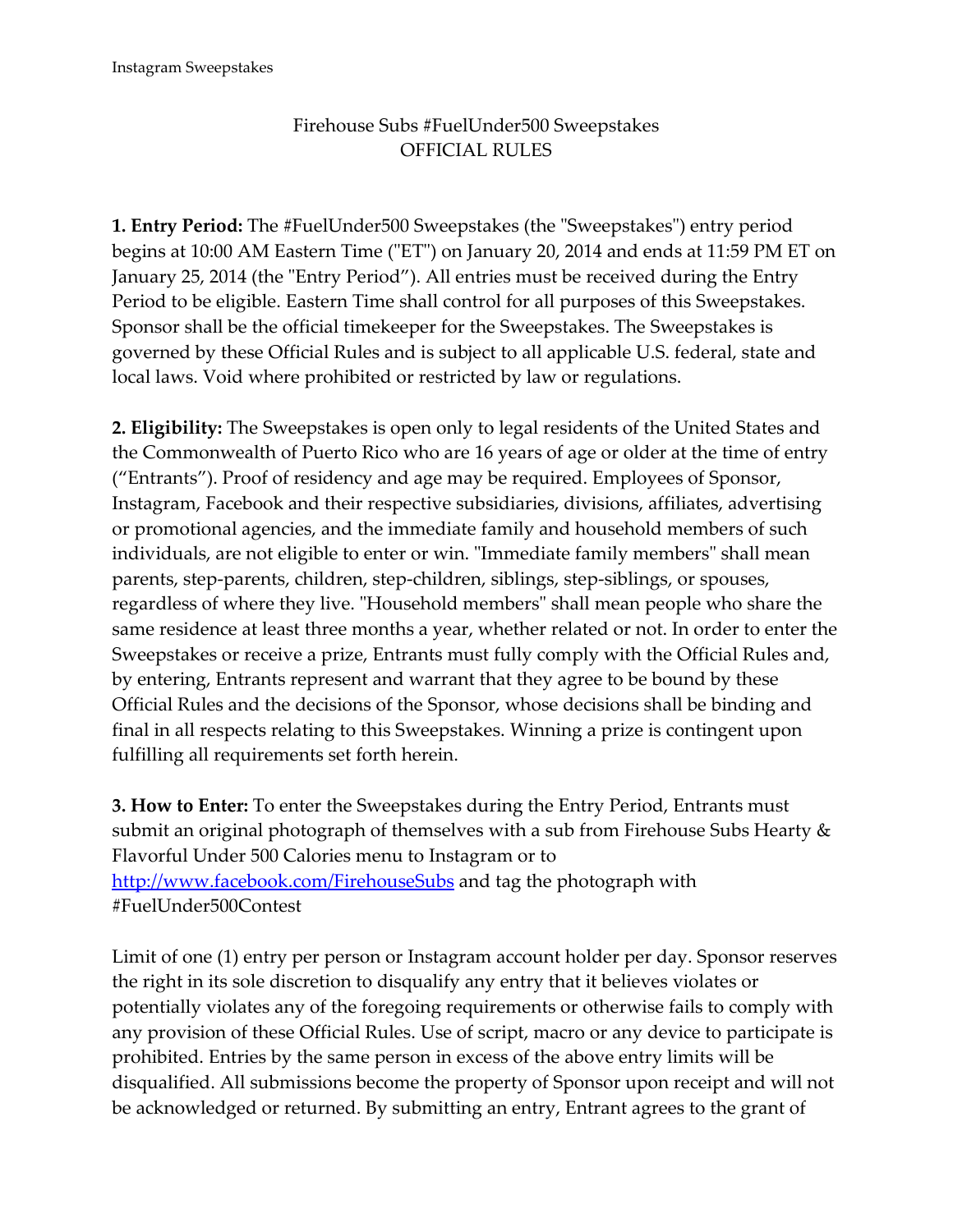rights set forth below, to have his/her entry posted on the Internet. Any attempt by any Entrant to enter by using multiple/different social media accounts, identities or any other method will void that person's entries and he/she may be disqualified from further participation in the Sweepstakes.

**4. Selection of Winners:** 5 potential prizewinners will be selected in a random drawing conducted on or about January 26, 2015 from among all eligible entries submitted by the Sponsor. Odds of winning depend on the number of eligible entries received. Winners will be subject to verification of eligibility and compliance with these Official Rules, in Sponsor's sole discretion.

**5. Prizes:** Five (5) winners will each receive one \$50 Firehouse Subs gift card.

No transfer, refund, cash redemption, substitution, cash equivalent or replacement of prize permitted by winner, except that Sponsor reserves the right, in its sole discretion, to substitute a prize of equal or greater value (or cash equivalent). In the event the ARV of a prize is different from the actual retail value of that prize, the difference will not be awarded in cash. Prizewinners are solely responsible for the reporting and payment of all applicable federal, state, and local taxes (if applicable) associated with the receipt of any prize. Any portion of the prize not accepted or unclaimed and/or unused by the winner will be forfeited and will not be substituted. In no event will more than the stated number of prizes be awarded. Sponsor is not responsible for prizes of third-party providers.

**6. Winner Notification:** On or about January 26, 2014 1:00 PM EST, selected potential winners will be notified on Instagram or Facebook with instructions of how to contact Sponsor. Potential winner must respond by January 28, 2014 3:00 PM EST.

Sponsor shall have no liability for any winner notification that is lost, intercepted or not received by potential winner for any reason. In Sponsor's sole discretion, selected potential winner may be disqualified and required to forfeit the prize, and an alternate potential winner may be selected in accordance with these Official Rules from among the remaining eligible Entrants if selected potential winner: (i) cannot be reached for whatever reason after a reasonable effort has been exerted; (ii) declines or cannot accept, receive or use the prize for any reason; (iii) is found to be ineligible to enter the Sweepstakes or receive the prize; or (iv) cannot or does not comply with any provision of these Official Rules. Forfeited or unclaimed prizes may not be awarded. Sponsor is not obligated to contact potential winner in any other manner than otherwise mentioned in these Official Rules. Selected prize winners may be required to complete (as directed by Sponsor) an Affidavit of Eligibility, Release of Liability and Publicity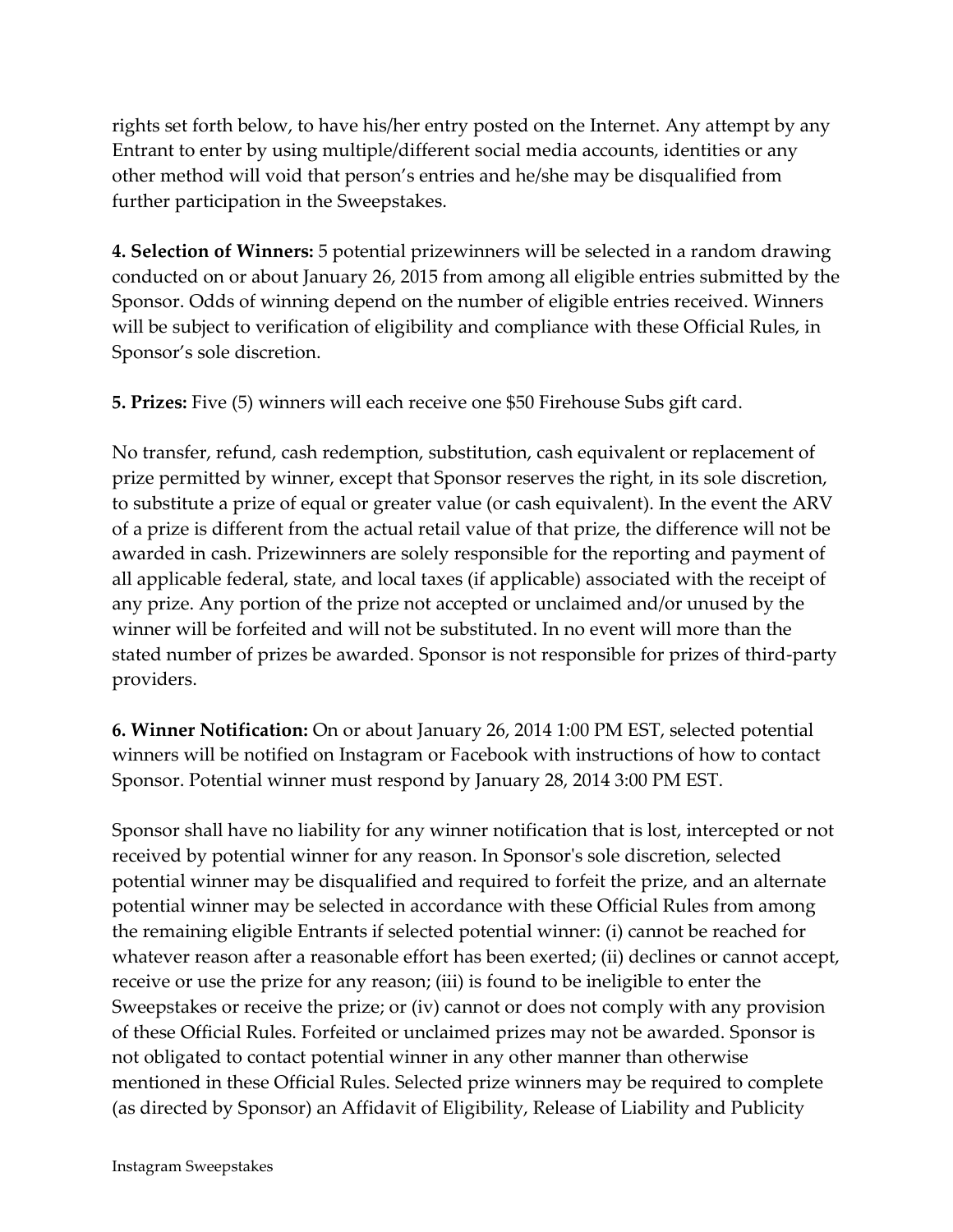Release (where permitted by law) (collectively, the "Affidavit") for him/herself. If prizewinner does not comply with these requirements, in Sponsor's sole discretion, prize may be forfeited and an alternate winner may be selected in accordance with these Official Rules from among the remaining eligible Entrants. Sponsor reserves the right to modify the notification and Affidavit procedures in connection with the selection of alternate winner, if any.

In the event of a dispute regarding the identity of an individual who actually submitted an online entry, the entry will be deemed submitted by the authorized account holder of the email account. "Authorized account holder" is defined as the natural person who is assigned to an email account by an Internet access provider, online service provider or other organization (e.g., business, educational, institution, etc.) that is responsible for assigning email addresses for the domain associated with the submitted email address. Potential winners may be required to show proof of being the authorized account holder.

**7. Grant of Rights:** Entrant irrevocably grants Sponsor, its subsidiaries, divisions, affiliates, and advertising and promotional agencies, an unlimited, perpetual, worldwide, [exclusive,] royalty-free, unconditional license and absolute right to edit, modify, adapt, distribute, stream, post, publish, broadcast, reproduce, store, copy, transmit, publicly display, exhibit, exploit, whether for profit or not, and/or otherwise use the Photo (in whole or in part) and copyrights therein in any way and in any and all media, in Sponsor's sole discretion, including but not limited to, the posting on social networking sites or any websites owned or operated by Sponsor or its affiliates, divisions or subsidiaries. Upon Sponsor's request, Entrant agrees to sign any and all legal forms deemed necessary by Sponsor in connection with the above grant of rights.

Entrant agrees that Sponsor shall be under no obligation to make any use of the Photo or to exercise any of the rights granted herein and that Sponsor is not responsible for any unauthorized use of Photo by third parties. Entrant shall have no right of approval, no claim to compensation, and no claim (including, without limitation, claims based upon invasion of privacy, defamation, or right of publicity) arising out of any use, blurring, alteration, distortion, illusionary effect, faulty reproduction, or use in any composite form of the Photo.

Except where prohibited by law, by accepting a prize, winners agree and acknowledge that Sponsor and any of its designees may, without any limitation or further compensation, use winners' full names, cities and states of residence, photographs or other likenesses, entries, pictures, portraits, voices, testimonials, biographical information (in whole or in part), and/or statements made by winners regarding the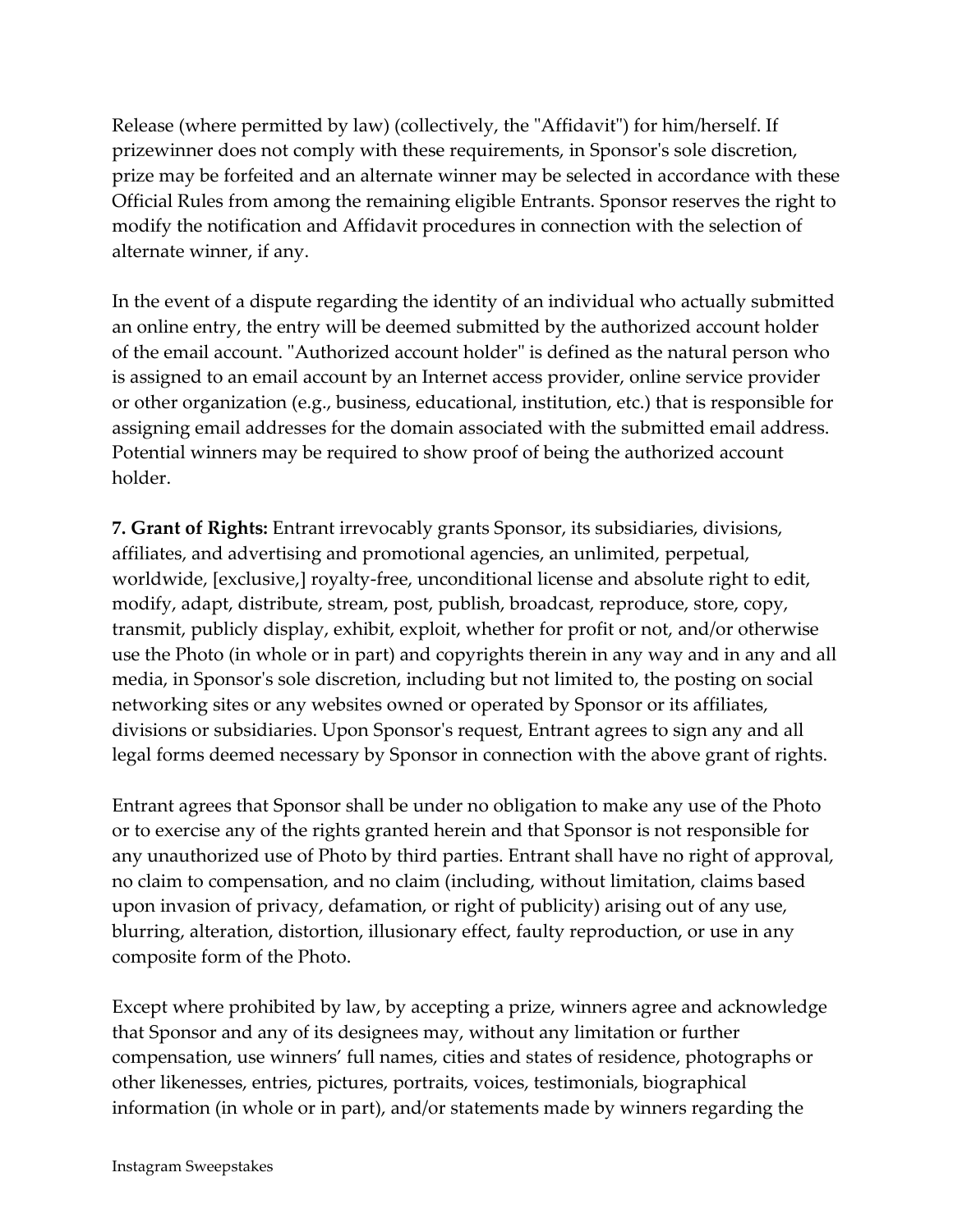Sweepstakes or Sponsor, worldwide and in perpetuity for any and all purposes, including, but not limited to, advertising, trade and/or promotion on behalf of Sponsor, in any and all forms of media, now known or hereafter devised, including, but not limited to, video, print, TV, radio, electronic, cable, social media, or World Wide Web, without further limitation, restriction, compensation, notice, review, or approval ("Publicity Release").

By participating in the Sweepstakes, Entrants and anyone shown in their submissions will be sharing their personal information with Sponsor. If either Entrant or any people shown in the winning entries are under 18, their parent and/or legal guardian must agree and acknowledge the requirements of this paragraph and the Official Rules in their entirety.

**8. No Tampering, Right To Cancel, Modify:** Sponsor shall not have any obligation or responsibility, including any responsibility to award any prize to entrance, with regard to: (a) entries that contain inaccurate information or do not comply with or violate the Official Rules; (b) entries, prize claims or notifications that are lost, late, incomplete, illegible, unintelligible, damaged or otherwise not received by the intended recipient, in whole or in part, due to computer, human, or technical error of any kind; (c) entries who have committed fraud or deception in entering or participating in this Sweepstakes or claiming the prize; (d) internet, telephone, electronic, hardware, software, network or computer malfunctions, failures, or difficulties; (e) typographical, printing or other errors or omissions in these Official Rules, in any Sweepstakes-related advertisements or other materials, or other problems or errors of any kind whether computer, network, mechanical, human, electronic, typographical, printing or otherwise including, without limitation, errors or problems which may occur in connection with the administration of the Sweepstakes, in the processing of entries, in the selection or announcement of winners or in the awarding of prizes; (f) any inability of the winner to accept the prize for any reason; (g) if a prize cannot be awarded due to delays or interruptions due to Acts of God, natural disasters, terrorism, weather, or any other similar event beyond Sponsor's reasonable control; or (h) any damages, injuries or losses of any kind caused by any prize or resulting from awarding, acceptance, possession, use, misuse, loss or misdirection of any prize or resulting from participating in this Sweepstakes.

If for any reason, this Sweepstakes is not capable of running as planned due to infection by computer virus, bugs, tampering, unauthorized intervention, fraud, technical failures, phone malfunctions, or any other causes beyond Sponsor's control, which affects the proper conduct of the Sweepstakes, Sponsor reserves the right, in its sole discretion, to cancel or suspend part or all of this Sweepstakes. In such event, Sponsor may, in its sole discretion, award prizes in a random drawing from all eligible entries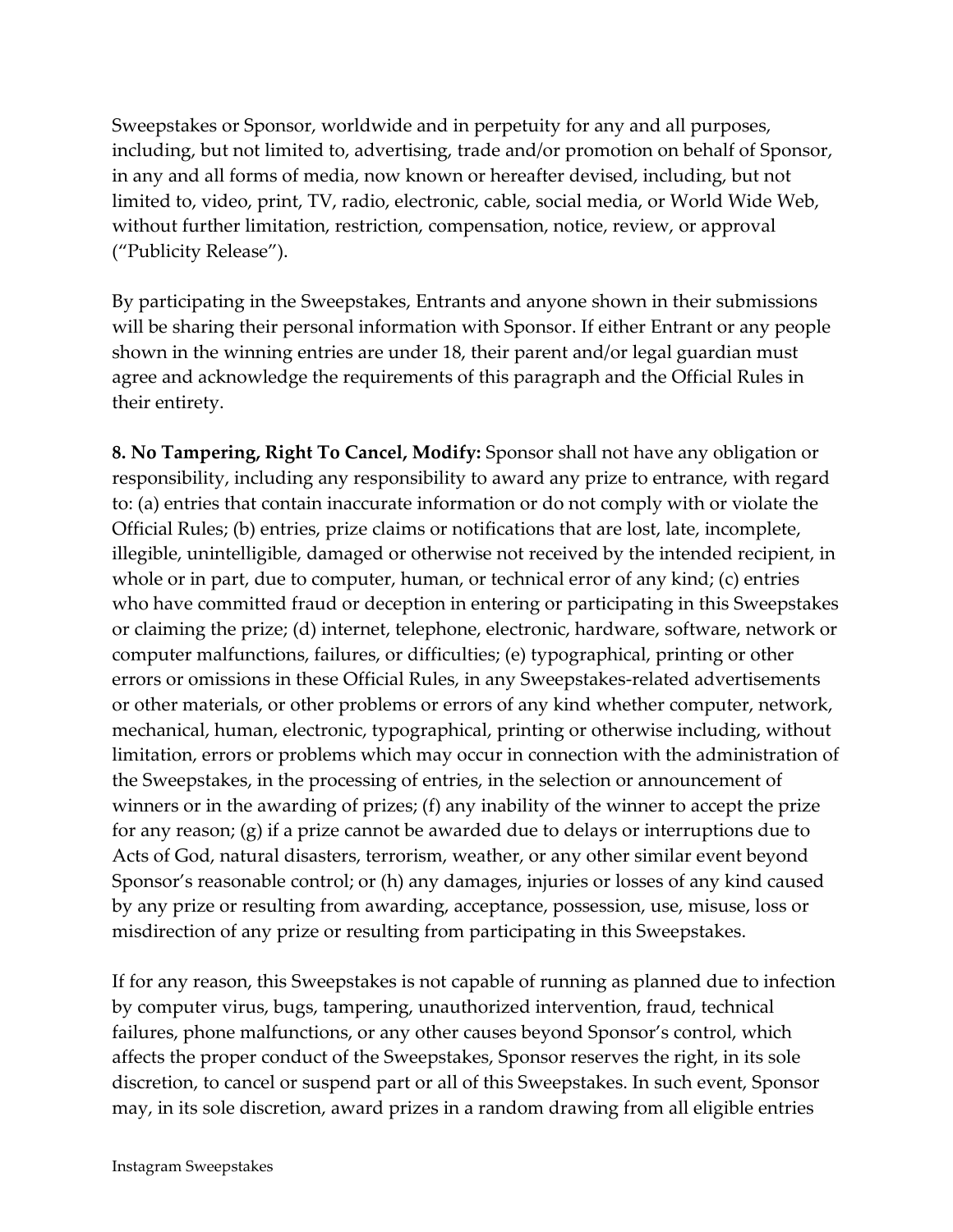received up to the date of cancellation or suspension. Sponsor also reserves the right to disqualify any individual who tampers with the entry process.

Sponsor further reserves the right to cancel or suspend part or all of this Sweepstakes if any associated social media platform changes its rules or guidelines during the course of the Sweepstakes so as to interfere with Sponsor's intended conduct of this Sweepstakes.

PLEASE NOTE THAT ANY ATTEMPT TO DELIBERATELY DAMAGE ANY WEBSITE OR UNDERMINE THE LEGITIMATE OPERATION OF THE SWEEPSTAKES IS A VIOLATION OF CRIMINAL AND CIVIL LAWS AND SHOULD SUCH AN ATTEMPT BE MADE, THE SPONSOR RESERVES THE RIGHT TO SEEK DAMAGES OR OTHER REMEDIES AT LAW OR IN EQUITY FROM ANY SUCH PERSON(S) RESPONSIBLE TO THE FULLEST EXTENT PERMITTED BY LAW.

**9. Representations and Warranties/Indemnification:** By entering this Sweepstakes, Entrants represent and warrant as follows: (i) their entry is Entrant's own original work and was created solely by Entrant for the purpose of entering the Sweepstakes and that Entrant owns and controls the entry and all rights in it throughout the world; (ii) the entry, as of the date of submission, is not the subject of any actual or threatened litigation or claim; (iii) the entry has not been previously published, distributed or otherwise exploited; (iv) the entry does not and will not infringe the copyright, trademark, privacy, publicity, or other personal or proprietary rights of any person or entity; (v) that all people shown in any entry have given their permission to participate in this Sweepstakes and to have their likeness/image appear on the Internet (if a person is a minor, permission has been obtained from their legal guardian and/or parent); and (vi) the entry does not and will not violate any applicable laws. Each Entrant hereby agrees to indemnify and hold harmless the Sponsor, Instagram, Facebook, and their subsidiaries, affiliates, divisions, partners, representatives, agents, successors, assigns, employees, officers and directors from and against any and all third-party claims, actions or proceedings of any kind and from any and all damages, liabilities, costs and expenses relating to or arising out of any breach or alleged breach of any of the warranties, representations or agreements of Entrant hereunder.

**10. Release of Liability; Disclaimer of Warranty:** By participating in the Sweepstakes, Entrants and each winner agrees to release and hold harmless Sponsor, Instagram, Facebook, and each of their subsidiaries, affiliates, divisions, partners, representatives, agents, successors, assigns, employees, officers and directors (the "Released Parties"), from any and all liability, for loss, harm, damage, injury, cost or expense whatsoever, including without limitation, property damage, personal injury (including emotional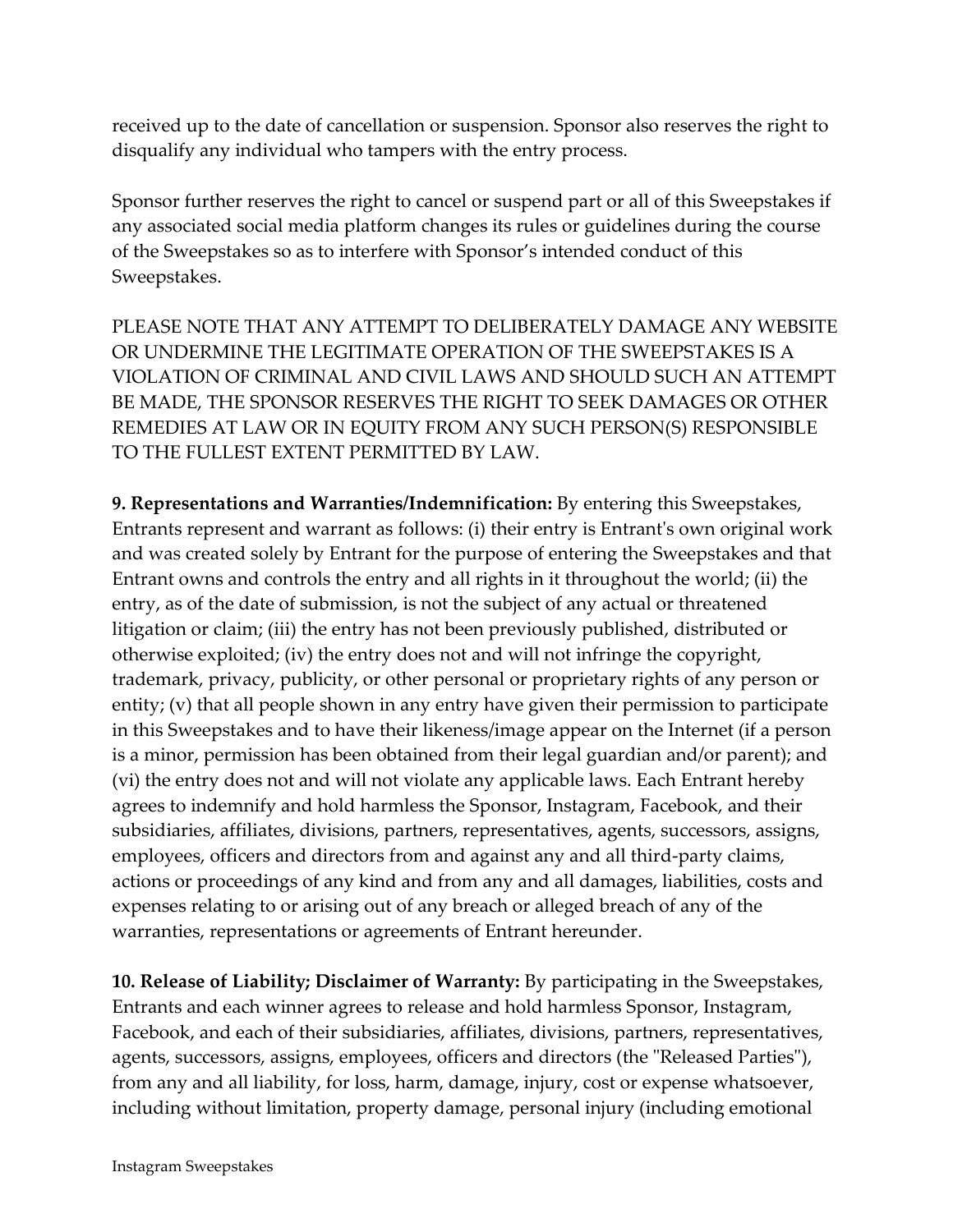distress), and/or death, which may occur, in whole or in part, directly or indirectly, in connection with preparation for, or participation in, the Sweepstakes, or possession, acceptance and/or use or misuse of the prize or participation in any Sweepstakesrelated or prize-related activity and for any claims or causes of action based on publicity rights, defamation or invasion of privacy and merchandise delivery. The Released Parties assume no responsibility for any injury or damage to Entrants' or to any other person's computer, regardless of how caused, relating to or resulting from entering or downloading materials or software in connection with this Sweepstakes. Entrants and winner acknowledge that Sponsor has neither made nor is in any manner responsible or liable for any warranty, representations or guarantees, express or implied, in fact or in law, relative to any prize or any component thereof, including, but not limited to, express warranties provided by the supplier of the prize(s) (or any component thereof) or their affiliates.

**11. Use of Data:** All information submitted by Entrants will be treated according to Sponsor's privacy policy, available at: http://www.firehousesubs.com/PrivacyPolicy, and any social media platform's privacy policy upon which Entrants' information may be provided. By participating in the Sweepstakes and providing other personally or non-personally identifiable information, entrants hereby agree 1) to Sponsor's collection and usage of their personal information and acknowledge that they have read and accepted Sponsor's Privacy Policy, and 2) Entrant is providing such information to Sponsor and not to any social media platform, including Instagram[ or Facebook]. In the event of any inconsistency between the Terms of Use/Privacy Policy and these Official Rules, then these Official Rules shall control.

**12. Disputes:** Except where prohibited by law, by entering the Sweepstakes, Entrants agree that 1.) Any and all disputes, claims, and causes of action arising out of or connected with the Sweepstakes, or any prizes awarded, shall be resolved individually, without resort to any form of class action; 2.) Any and all claims, judgments and awards shall be limited to actual out-of-pocket costs incurred (if any), including costs associated with entering the Sweepstakes but in no event attorneys' fees; and 3.) Under no circumstances will any Entrant be permitted to obtain any award for, and Entrant hereby waives all rights to claim punitive, exemplary, indirect, special, incidental or consequential damages, any other damages (whether due to negligence, strict liability, contract or otherwise), other than actual out-of-pocket expenses (if any), and any and all rights to have damages multiplied or otherwise increased. All issues and questions concerning the construction, validity, interpretation, and enforceability of these Official Rules, or the rights and obligations of the Entrants and Sponsor or the Released Parties in connection with the Sweepstakes, shall be governed by, construed and enforced in accordance with the laws of the State of Florida without giving effect to any choice of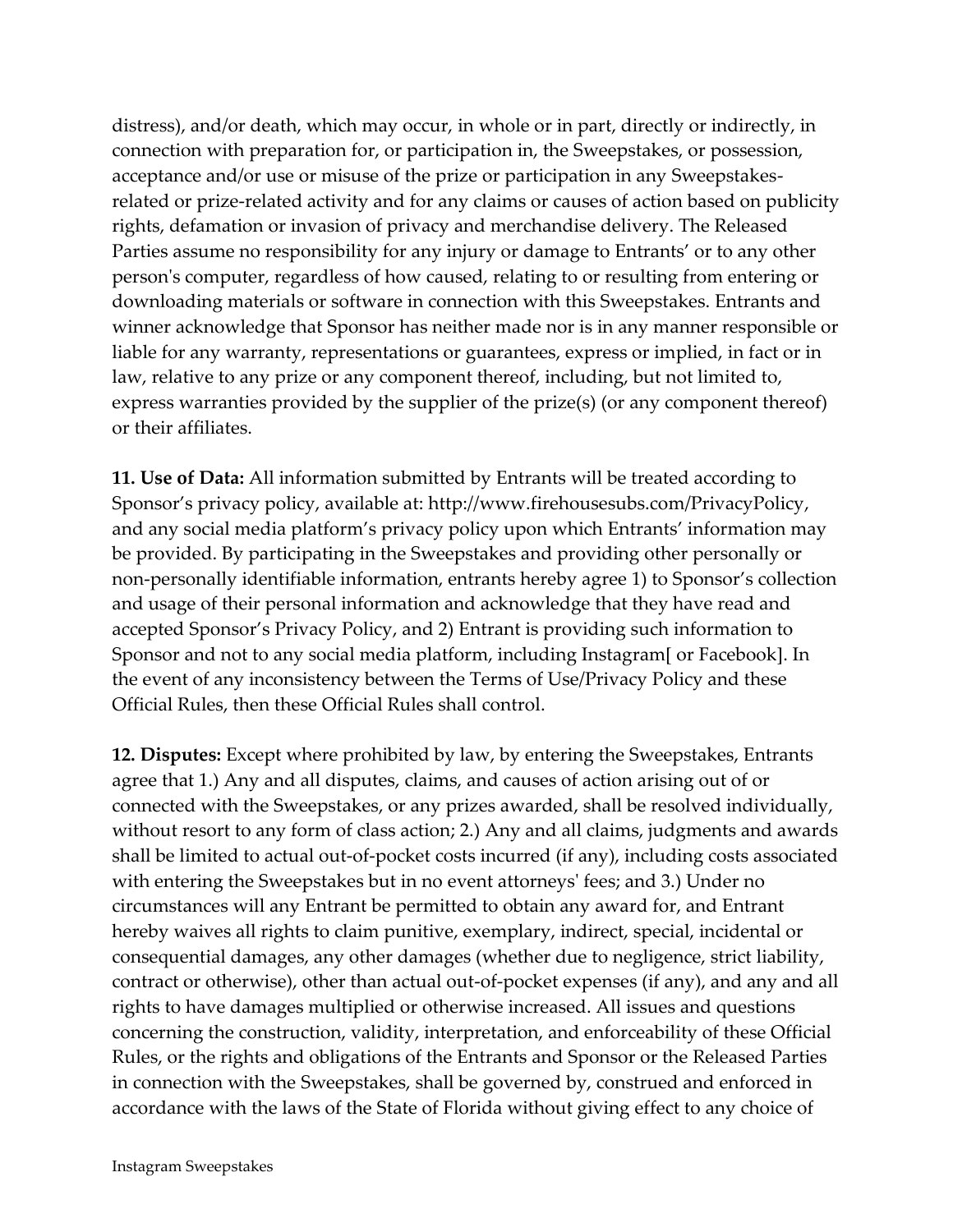law or conflict of law rules or provisions that would cause the application of the laws of any jurisdiction other than Florida.

Before initiating any formal dispute resolution proceedings, Entrant agrees to negotiate with Sponsor in good faith on an individual basis. If Sponsor and Entrant do not reach an agreement, Entrant agrees to submit his dispute to binding arbitration, on an individual basis, under the rules of the American Arbitration Association, such proceedings to be governed by the Federal Arbitration Act, and the award capable of being enforced in any court of competent jurisdiction. All administrative costs of any arbitration shall be split equally between the parties, and each party shall be responsible for paying its own attorneys' fees, expert fees and expenses. To the maximum extent permitted by law, the parties agree that the arbitration award shall not include consequential or punitive damages or injunctive relief but shall only award the aggrieved party the actual damages sustained. There shall be no authority for any claims to be arbitrated on a class or representative basis; arbitration can decide only the Entrant's and/or Sponsor's individual claims and the arbitrator may not consolidate or join the claims of other persons or parties who may be similarly situated.

The invalidity or unenforceability of any provision of these Official Rules shall not affect the validity or enforceability of any other provision. In the event that any provision is determined to be invalid or otherwise unenforceable or illegal, these Official Rules shall otherwise remain in effect and be construed in accordance with their terms as if the invalid or illegal provision were not contained herein. Sponsor's failure to enforce any provision of these Official Rules shall not constitute a waiver of such provision.

The value of the prizes set forth above represents Sponsor's good faith determination of the ARV thereof and such determination is final and binding and cannot be appealed.

**13. Winners List:** To request the names (including city, state) of the winners, please send a self-addressed, stamped business size envelope by April 25, 2015 to: Firehouse Subs, c/o Jimmy Vinicky, 3400-8 Kori Road, Jacksonville, FL 32257. VT residents may omit return postage.

**14. Rules Requests**: The Official Rules are available online at: http://www.firehousesubs.com/sweepstakes.

**15. Sponsor:** The Sweepstakes is sponsored by Firehouse of America, LLC, 3400-8 Kori Road, Jacksonville, Florida 33257 (the "Sponsor").